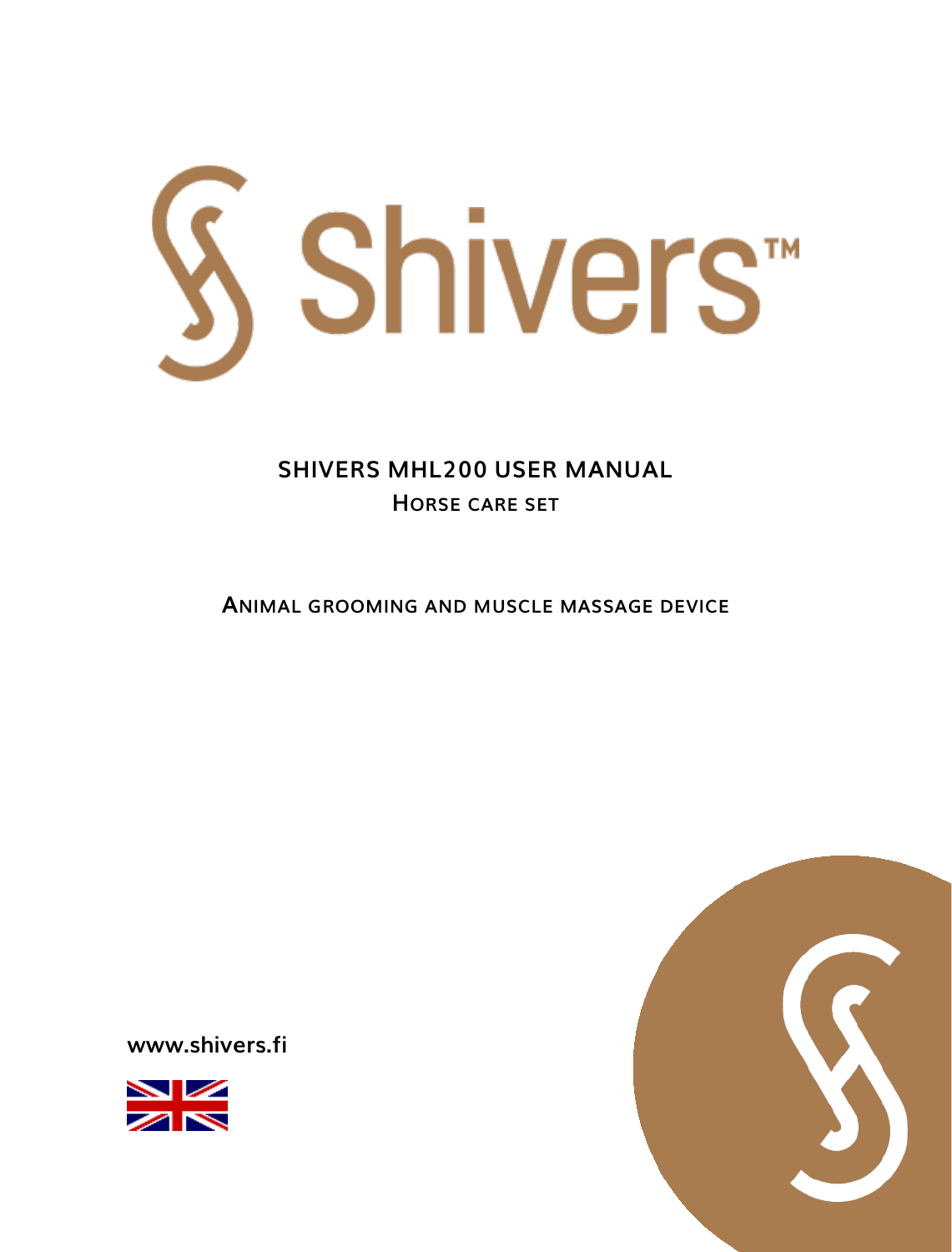# **Table of Content**

| 1              |                                              |  |
|----------------|----------------------------------------------|--|
| $\overline{2}$ |                                              |  |
| 2.1            |                                              |  |
| 2.2            |                                              |  |
| 3              |                                              |  |
| 3.1            |                                              |  |
| 3.2            | From the animal's viewpoint                  |  |
|                |                                              |  |
| 4              | Turning on the device and taking it into use |  |
|                |                                              |  |
|                |                                              |  |
| 5              |                                              |  |
| 6              |                                              |  |
| 7              |                                              |  |
| 8              | Removable heads and detaching and fastening  |  |
| them           | 18                                           |  |
| 9              |                                              |  |
| 10             | Using a care belt (hands-free)               |  |
|                |                                              |  |
| 11             |                                              |  |
| 12             | Resetting the device software in a problem   |  |
| situation      | 21                                           |  |
| 13             |                                              |  |
| 14             |                                              |  |
|                |                                              |  |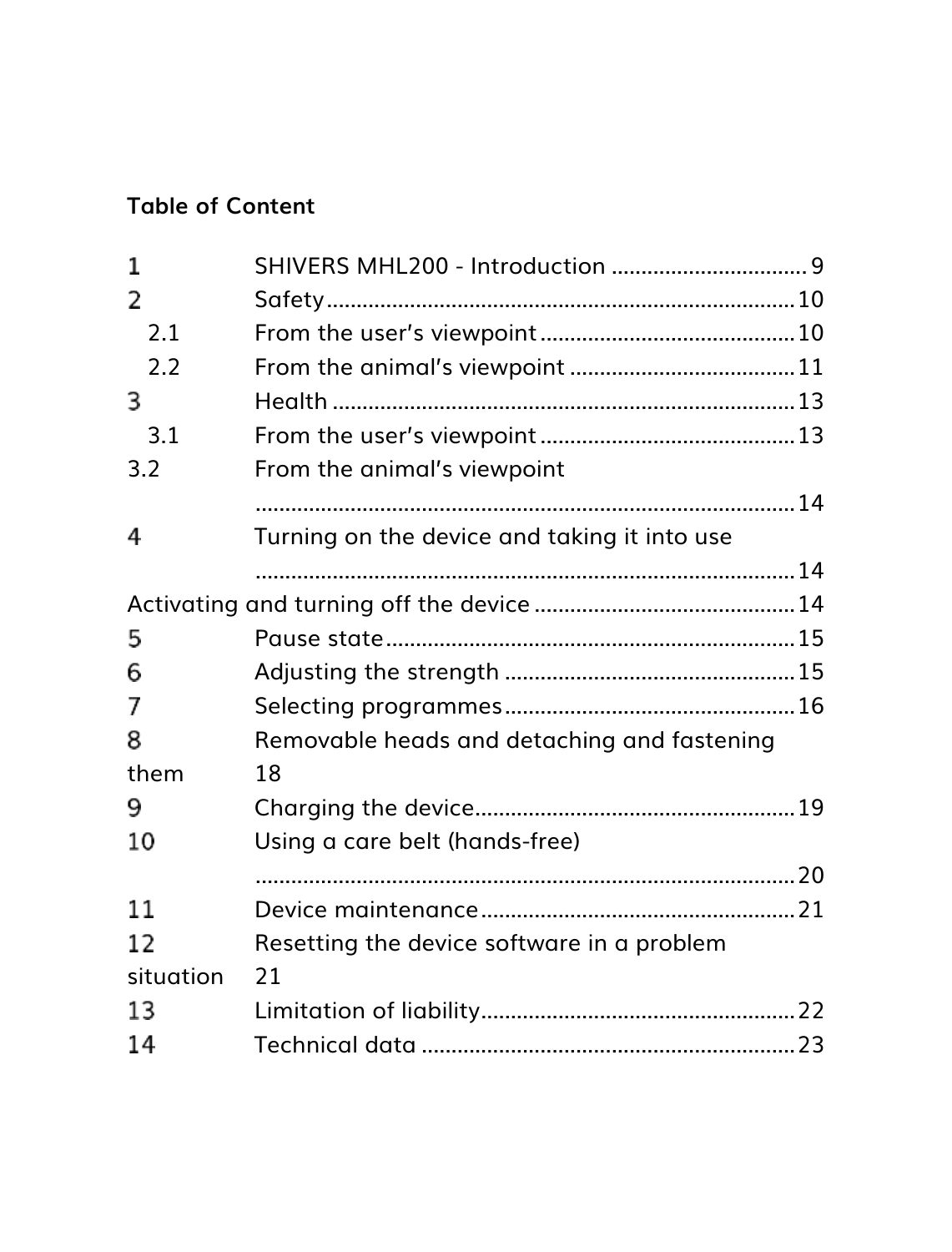### **Disclaimer**

This document is compiled and kept up-to-date as conscientiously as possible. Amandel LTD. cannot, however guarantee that the data are free of errors, accurate or complete and therefore, assumes no liability for loss or damage of any kind incurred directly or indirectly through the use of this document. The information in this document is subject to change without notice and describes only generally the product defined in the introduction of this documentation. Amandel LTD. products are not authorized for use in lifesupport or safety-critical conditions. Use in such applications or condition use is done at the sole discretion of the customer. Amandel LTD, will not warrant the use of its devices in such applications and conditions.

### **Warnings and important safety instructions**

Read before using the SHIVERS device.

Failure to avoid the following potential hazardous situations could result in an accident or collision resulting in death or serious injury.

- Use the device only as specified in this user manual.
- Device has no user-replaceable components. If these guidelines are not followed the device/battery may experience a shortened life or may present a risk of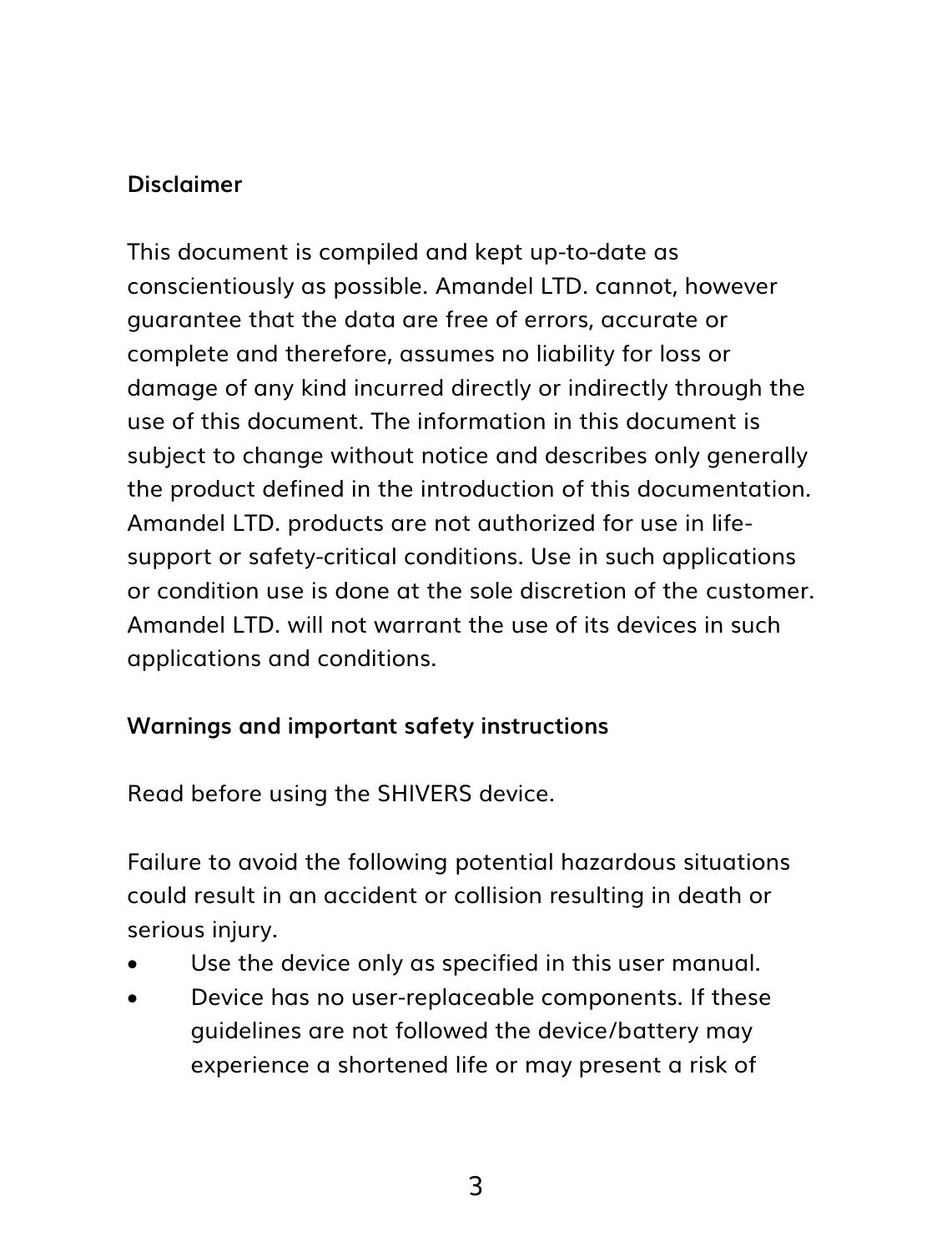damage to the device, fire, chemical burn, electrolyte leak, and/or injury.

- Do not charge device/battery below 0 °C or over 45 °C
- Do not use device under -20 °C or over 45 °C
- Do not leave the device exposed a heat source or in a high-temperature location, such as in the sun in an unattended vehicle. To prevent damage, remove the device from the vehicle or store it out of direct sunlight, such as in the clove-box.
- Do not leave the device exposed a water source or in a high moisture condition, such as near to a washing tap.
- Do not disassemble any part from the device.
- Do not puncture or incinerate the device/battery.
- Do not use any sharp object to clean any part of the device.
- Keep the damaged device/battery away from children.
- Contact your local waste disposal department to dispose of the device/battery in according with applicable local laws and regulations.
- This product is intended to be used only as training aid for horse trainers and must not be used for any purpose requiring health care aid. Always use your best judgment and exercise common sense when using SHIVERS device. Always carefully follow your animal condition while using the device. Do not use the device if you would put you or your horse in an unsafe situation.
- Do not use SHIVERS device for animal training purpose if the outside temperature is too high or too low or there is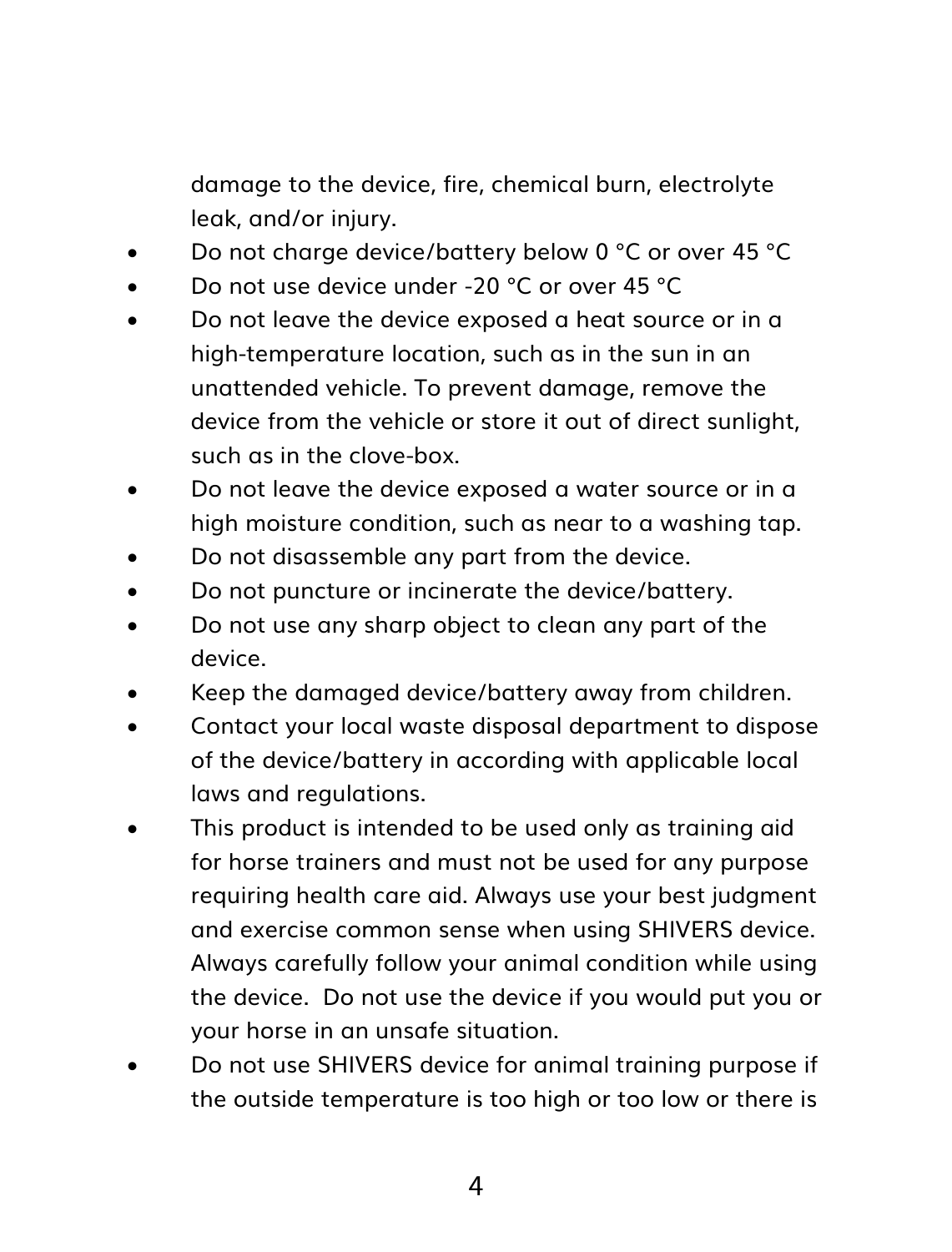any possibility that you would put you or your animal in unsafe situation. Make sure you know your animal health condition well before you start using SHIVERS as a training aid.

- Always use your best judgment, and operate the horse in safe manner. Do not become distracted by the device and minimize the amount of time spent using the device.
- Do not use the device while riding or driving with your horse.
- Do not use the device in while driving with vehicles, on board ships or aircraft.
- IT IS THE USER´S RESPONSIBILITY TO USE THE SHIVERS DEVICE IN COMPLIANCE WITH ALL APPLICABLE LAWS AND ORDINANCES.
- DO NOT USE OR HANDLE THE SHIVERS DEVICE WHILE OPERATING MOTOR VEHICLES.
- **AMANDEL LTD. DOES NOT ASSUME ANY** RESPONSIBILITY FOR ANY FINES, PENALTIES, DAMAGES OR INJURIES THAT MAY BE INCURRED AS A RESULT OF ANY STATE OR LOCAL LAW OR ORDINANCE RELATING TO THE USE OF YOUR SHIVERS DEVICE.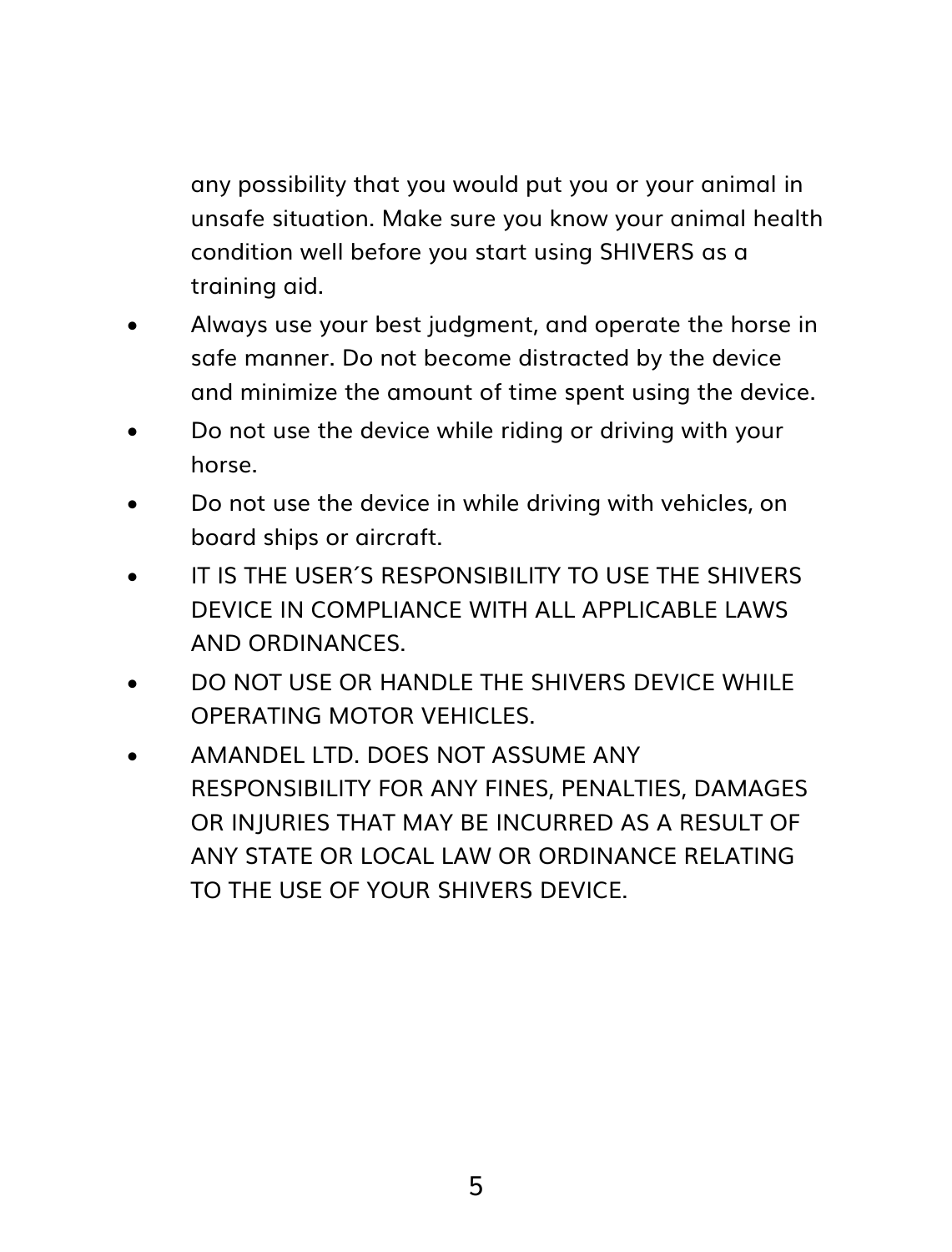### **LIMITED WARRENTY**

This SHIVERS product is warranted to be free from defects in materials or workmanship for one (1) year from the date of purchase. Within this period, AMANDEL LTD. will, at its sole option, repair or replace any components that fail in normal use. Such repairs or replacement will be made at no charge to the customer for parts or labor, provided that the customer shall be responsible for any transportation cost. This warranty does not apply to: (1) cosmetic damage, such as scratches, nicks and dents; (2) consumable parts, such as chargers, unless product damage has occurred due to a defect in the materials or workmanship; (3) damage caused by accident, abuse, misuse, water, flood, fire, or other act of nature or external causes; (4) damage caused by service performed by anyone who is not an authorized service provider of AMADNEL; or (5) damage to a product that has been modified or altered without the written permission of AMANDEL. In addition, AMANDEL reserved the right to refuse warranty claims against products or services that are obtained and/or used in contravention of the laws of any country.

This product in intended to be used only as training aid for horse trainers and must not be used for any purpose requiring other things. AMANDEL ltd. makes no warranty as to the accuracy or completeness of result of using this device. THE WARRENTIES AND REMEDIES CONTAINED HEREIN ARE EXCLUSIVE AND IN LIEU OF ALL OTHER WARRENTIES EXPRESS, IMPLIED, OR STATUTORY, INCLUDING ANY LIABILITY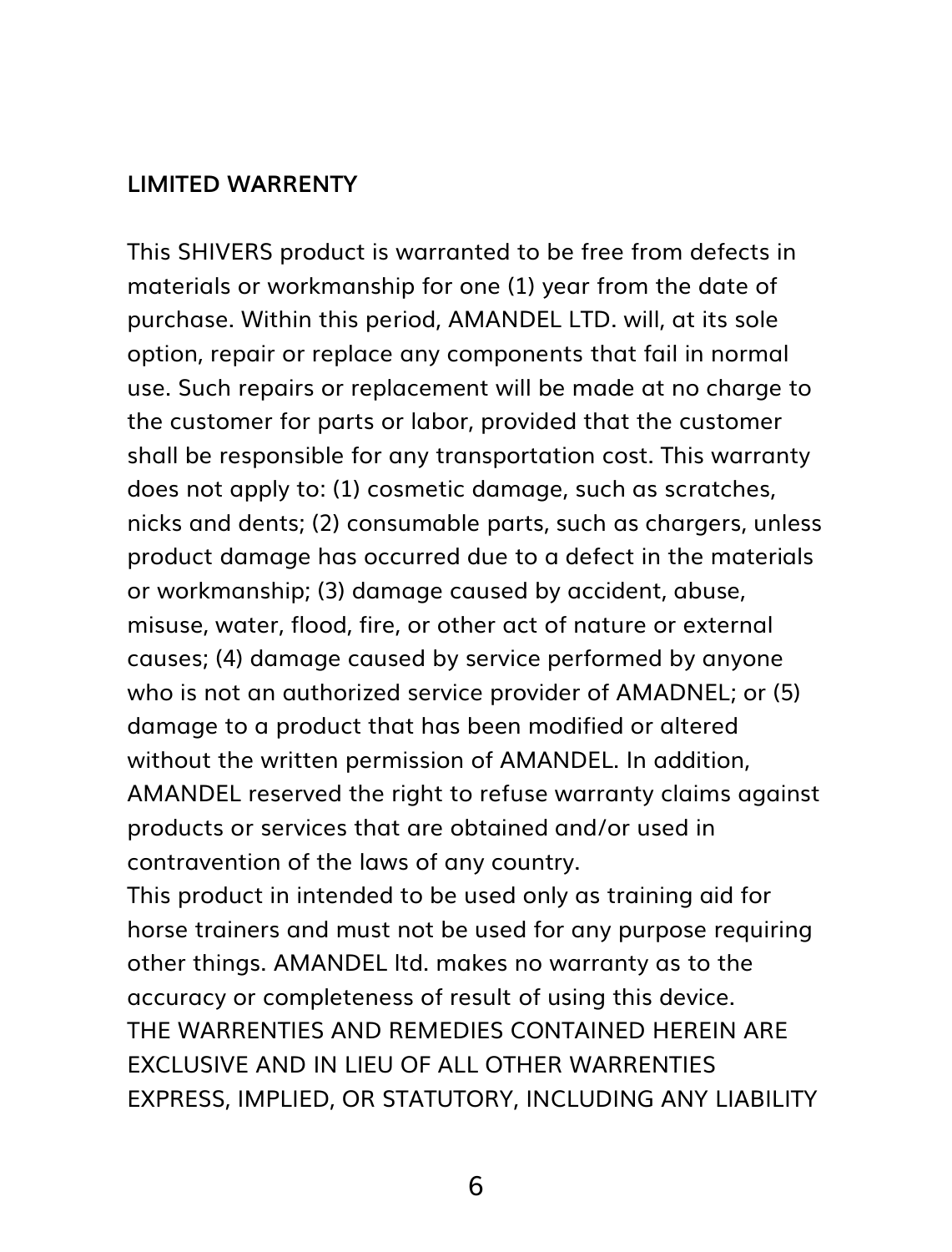ARISING UNDER ANY WARRANTY MERCHANTABILITY OR FITNESS FOR A PARTICULAR PURPOSE, STATUTORY OR OTHERWISE. THIS WARRANTY GIVES YOU SPECIFIC LEGAL RIGHTS, WHICH MAY VARY FROM STATE TO STATE. IN NO EVENT SHALL AMANDEL LTD BE LIABLE FOR ANY INCIDENTIAL, SPECIAL, INDIRECT OR CONSEQUENTIAL DAMAGE, INCLUDING, WITHOUT LIMITATION, DAMAGES FOR ANY PART OR CITATIONS, WHETHER RESULTING FROM THE USE, MISUSE OR INABILITY TO USE THE PRODUCT OR FROM DEFECTS IN THE PRODUCT. SOME STATES DO NOT ALLOW THE EXCLUSION OF INCIDENTIAL OR CONSEQUENTIAL DAMAGE, SO THE ABOVE LIMITAITION MAY NOT APPLY TO YOU.

AMANDEL retains the exclusive right to repair or replace (with a new or newly-overhauled replacement product) the device or software or offer a full refund of the purchase price at its sole discretion. **SUCH REMEDY SHALL BE YOUR SOLE AND EXCLUSIVE REMEDY FOR ANY BREACH OF WARRANTY.**  To obtain warranty service, contact your local AMANDEL authorized dealer or call AMANDEL Product Support for shipping instructions and an RMA tracking number. Securely pack the device and a copy of the original sales receipt, which is required as the proof of purchase for warranty repairs. Write the tracking number clearly on the outside of the package. Send the device, freight charges prepaid, to any AMANDEL warranty service station.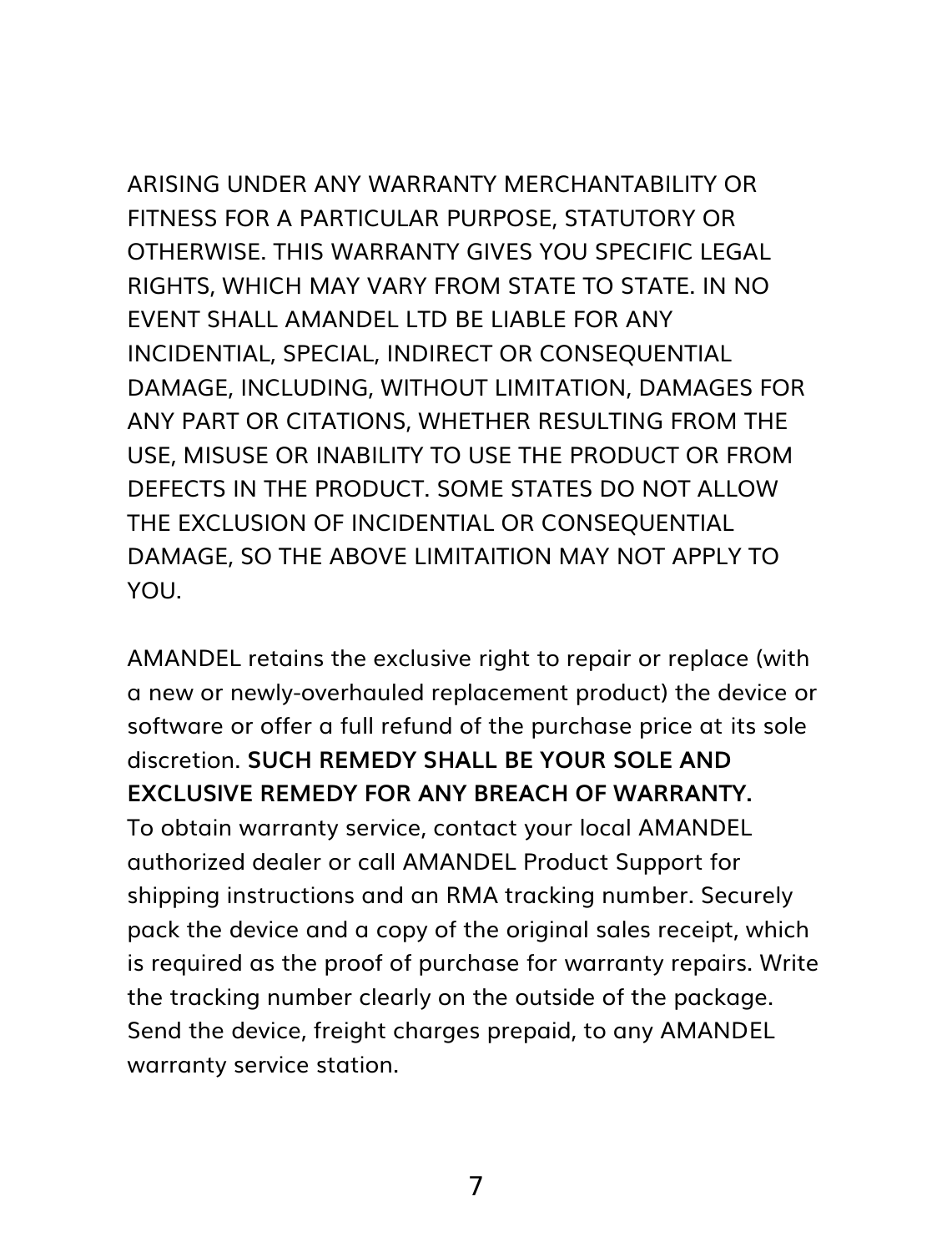Contacting AMANDEL main product service:

# AMANDEL LTD

Product Service Välirinne 8 90940 Jääli, Oulu FINLAND

Phone: +358 50 386 9359 Email: [info@shivers.fi](mailto:info@shivers.fi) Web: [www.shivers.fi](http://www.shivers.fi/)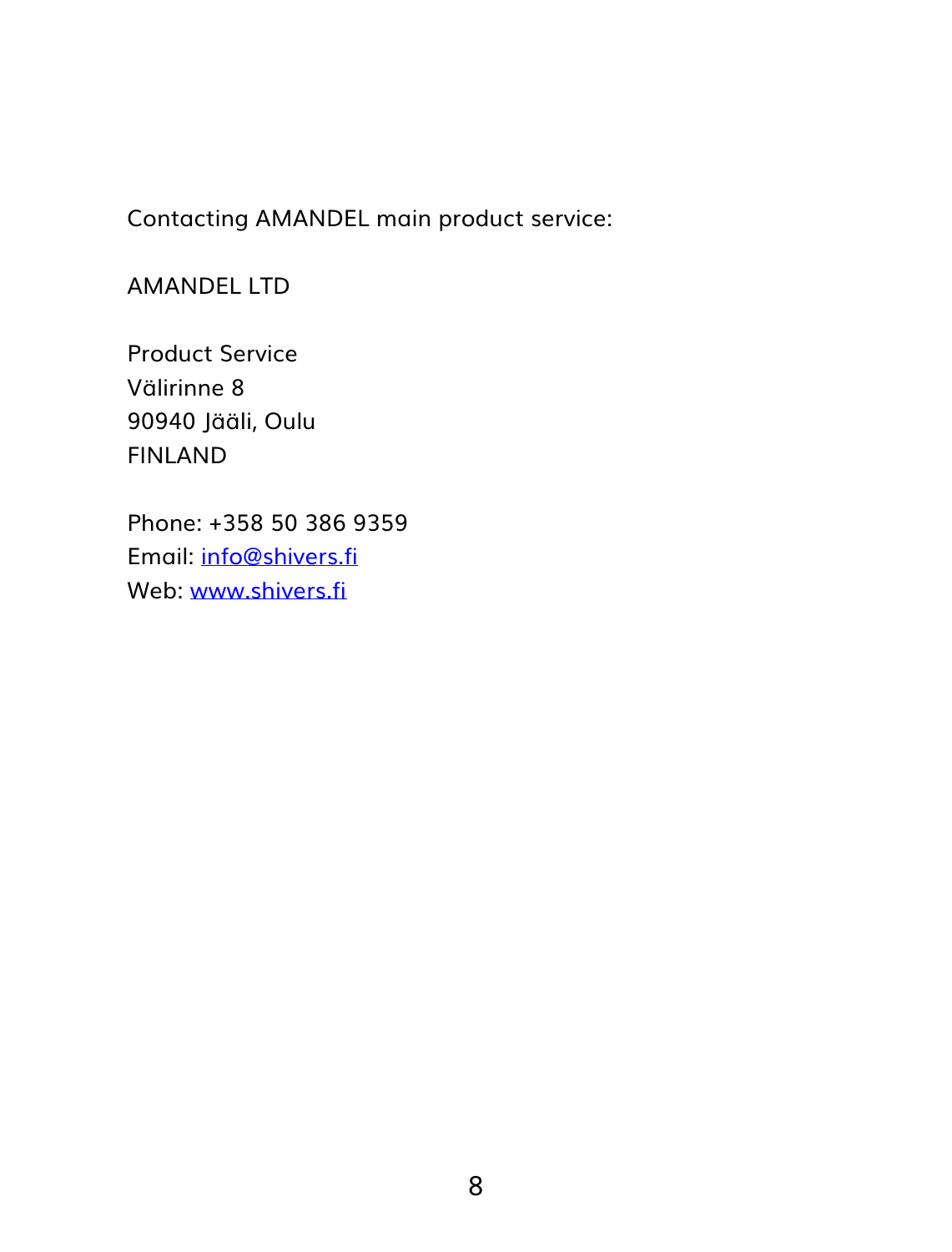#### <span id="page-8-0"></span> $\mathbf{1}$ **SHIVERS MHL200 - Introduction**

The SHIVERS MHL200 is a multifunctional care appliance meant for animal grooming, massage, skin and hair care. SHIVERS is a smart appliance, whose patented structure, technical details and tailored programmes produce pulsating and beat frequency (vibration). An unprecedented benefit in animal care is achieved by combining this technology and design with different treatment heads. This massage and care appliance meant for animals has been found to have a positive impact on the well-being of animals.

\* Is not based on any study, but rather our own subjective opinion and feedback received from users.

The SHIVERS MHL200 horse care product set is used for animal muscle massage and physiotherapy or skin and hair care and relaxing and calming the animal.

**Shivers ™** is a registered trademark, whose rights are owned by Amandel Oy. All other trademarks connected with the device are the property of their legal owners. The device is designed and manufactured in Finland.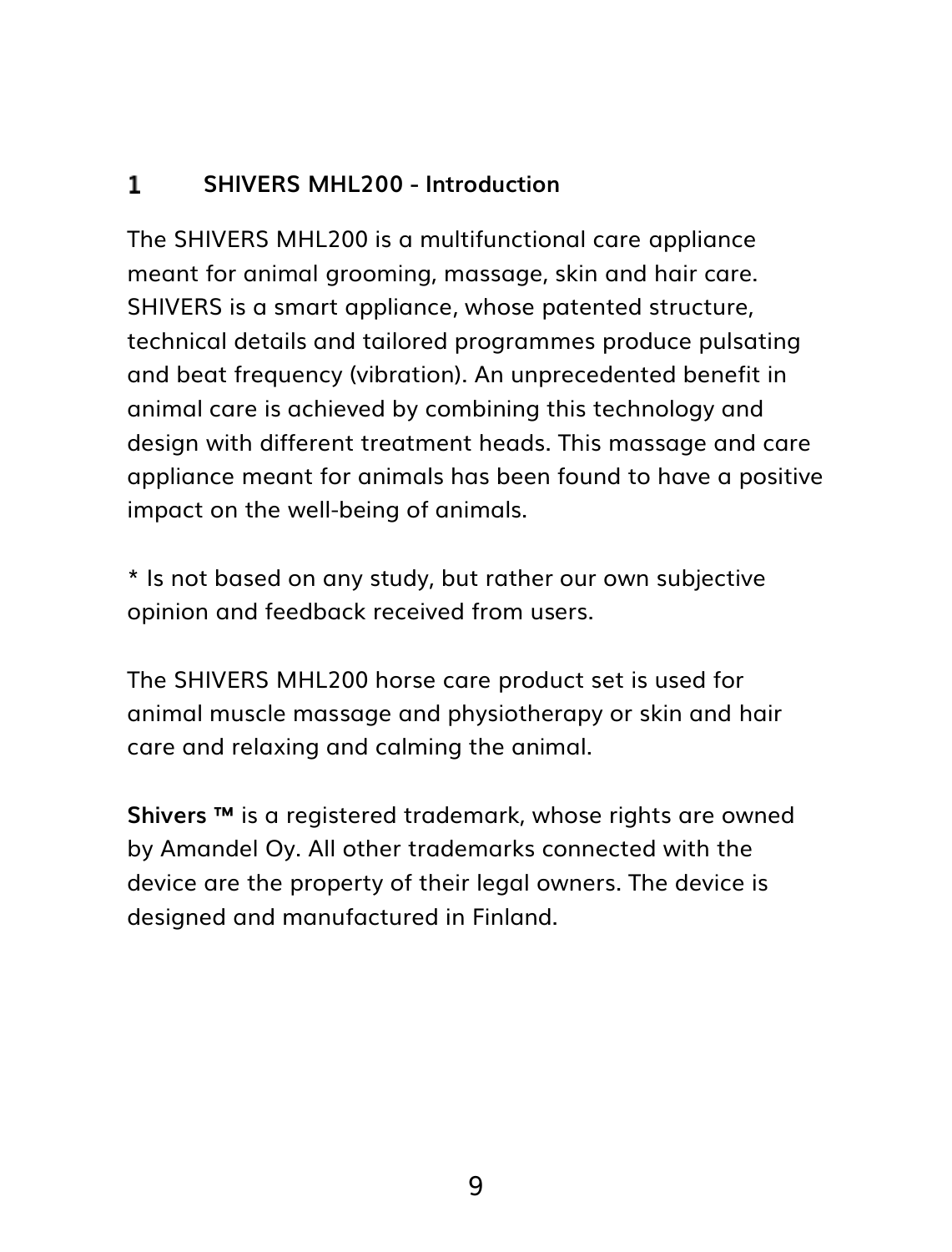#### <span id="page-9-0"></span> $\overline{z}$ **Safety**

- <span id="page-9-1"></span>**2.1** *From the user's viewpoint*
- The product is not meant to be a medical treatment device.
- The appliance can be used by persons (including children 8 years and older) with reduced physical, sensory or mental capabilities, or lack of experience and knowledge, if they have been given supervision or instruction.
- Children shall not play with the appliance
- Cleaning and maintenance of the appliance shall not be realized by unsupervised children.
- Use the product only in the manner described in the operating instructions.
- Do not change the device in any way.
- Turn off the device when you are not using it.
- Keep the product away from hot surfaces and direct sunlight.
- The product is only meant for normal use in animal care.
- The battery must be removed from the appliance before it is scrapped.
- The appliance must be disconnected from the supply mains when removing the battery
- The battery is to be disposed of safely.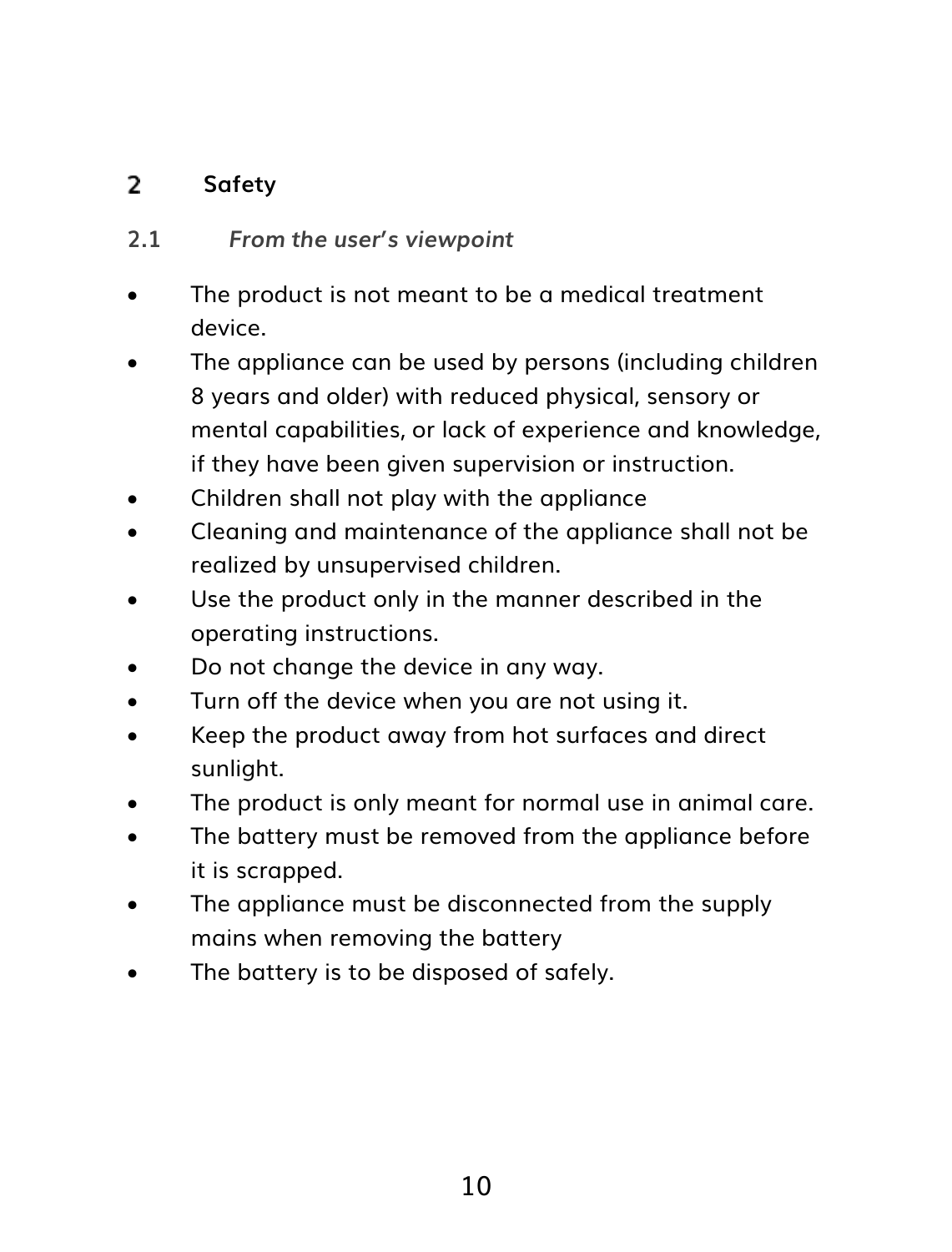## <span id="page-10-0"></span>**2.2** *From the animal's viewpoint*

- Let the animal familiarise itself with the device in a calm environment during the first time.
- Begin the care with the lowest strength.
- Avoid treating the ears/head and other sensitive areas during the first times.
- Never leave the animal alone with the device (hands-free option), but rather always supervise the care until it is over.
- Keep the animal on a lead during the care if necessary.

### **WARNING!**

When turning on the device, you must hold onto it as tightly as possible.

When turning on the device or adjusting its settings, do not hold it on the animal.

In accordance with the EU-directive 2002/44/EC appliance hand-transmitted vibration measurements are in following tables. Test are made with the maximum power.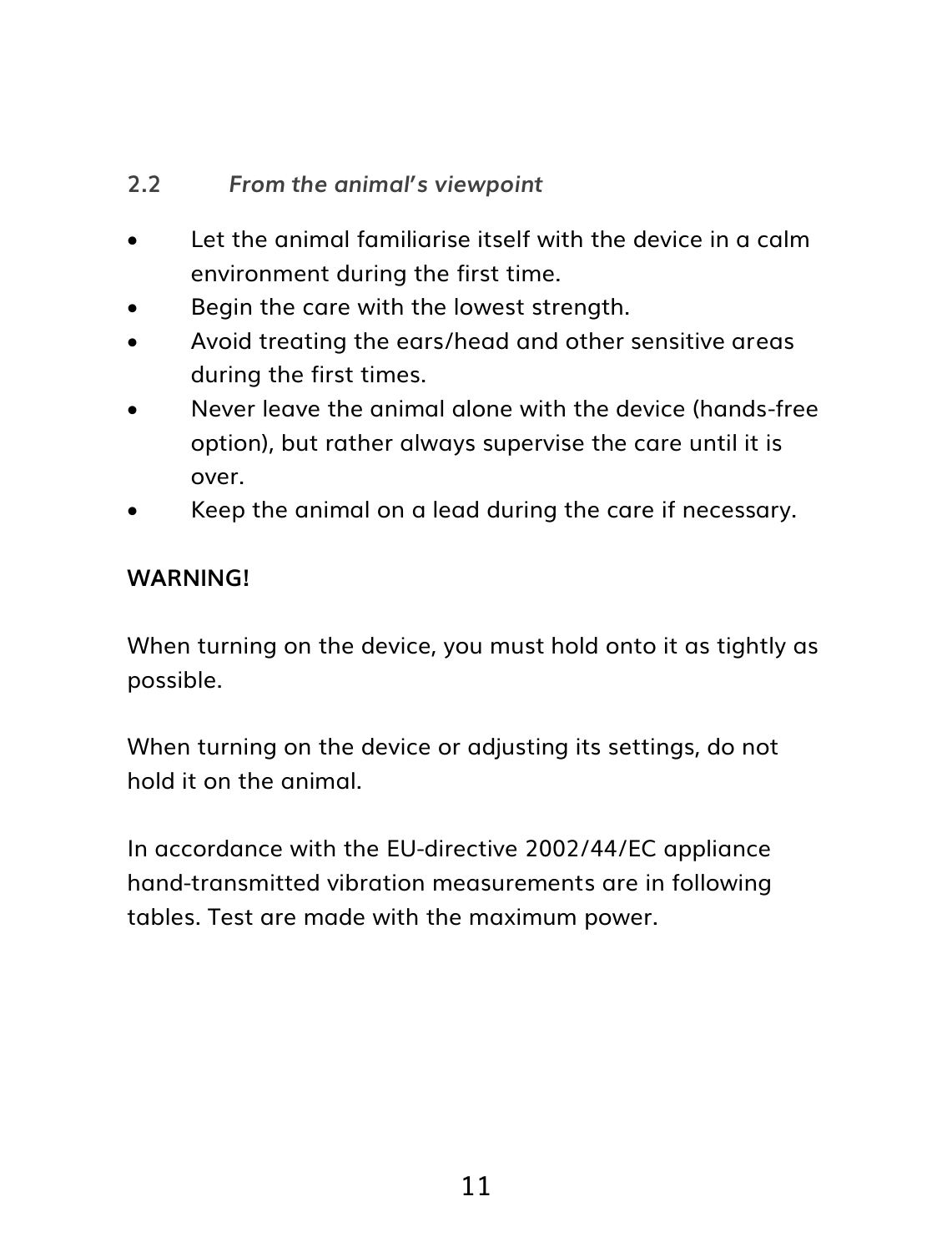### 1.1. Program 1



### Table 1. Program 1, RMS1.66m/s2, 221 Hz

#### 1.2. Program 2



## Table 2. Program 2, RMS 1.67 m/s2, 173Hz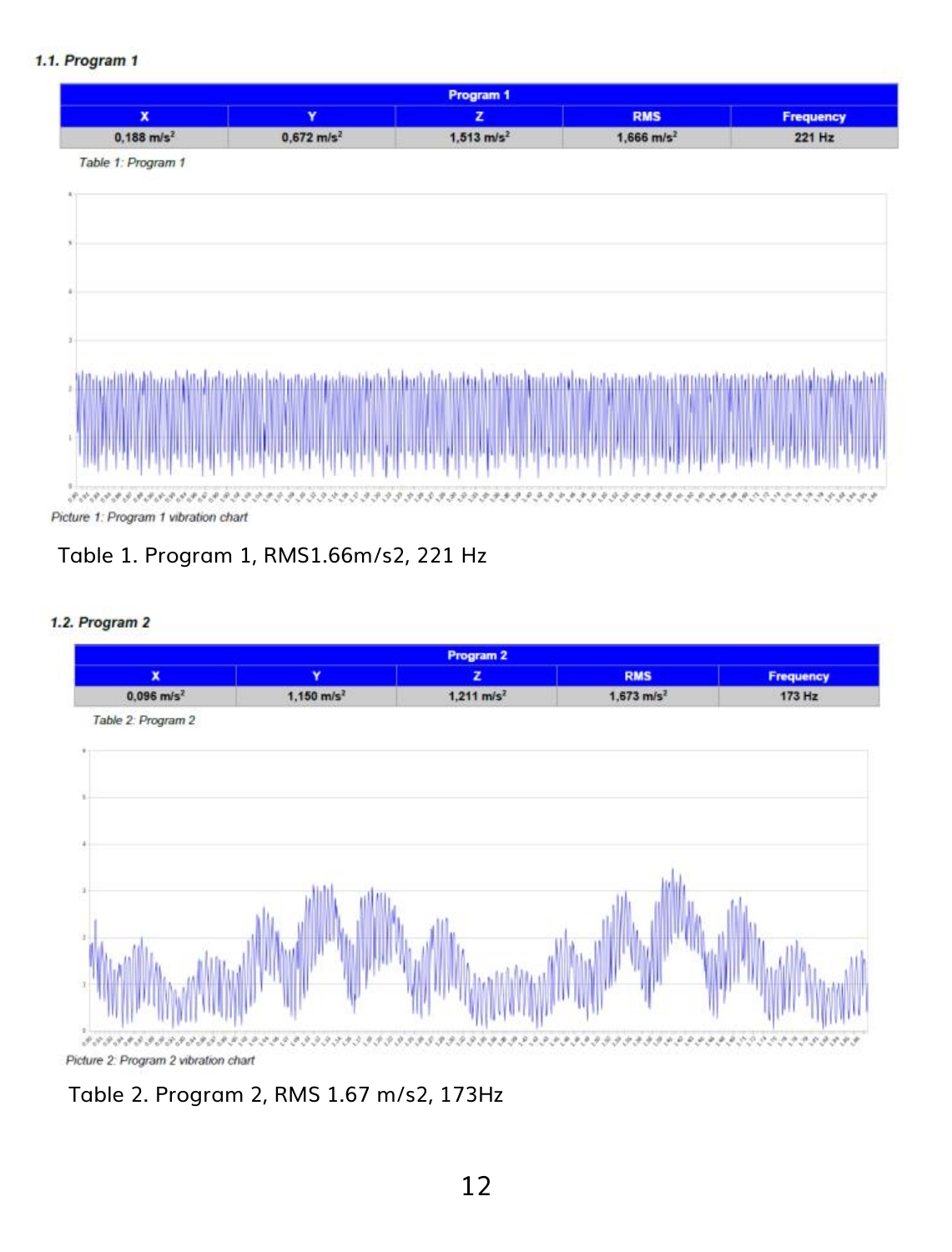#### 1.3. Program 3

| Program 3                |                          |                       |                          |                  |  |  |
|--------------------------|--------------------------|-----------------------|--------------------------|------------------|--|--|
|                          |                          |                       | <b>RMS</b>               | <b>Frequency</b> |  |  |
| $0,128$ m/s <sup>2</sup> | $0,934$ m/s <sup>2</sup> | $1,176 \text{ m/s}^2$ | $1,508$ m/s <sup>2</sup> | 203 Hz           |  |  |

Table 3: Program 3



Table 3. Program 3, RMS 1,51 m/s2, 203Hz

#### <span id="page-12-0"></span>3 **Health**

## <span id="page-12-1"></span>**3.1** *From the user's viewpoint*

- Consult a doctor if you intend to use the device during pregnancy, if you have a pacemaker or some other comparable electronic stimulation device or internal implant or if you have received any of the following diagnoses: diabetes, heart disease, skin cancer or if your state requires rest.
- If use of the device causes sensitivity, nausea or numbness in your hands, stop the care and contact a doctor (do not exceed the recommended use time).
- Use the device for 30 minutes maximum per day at one time.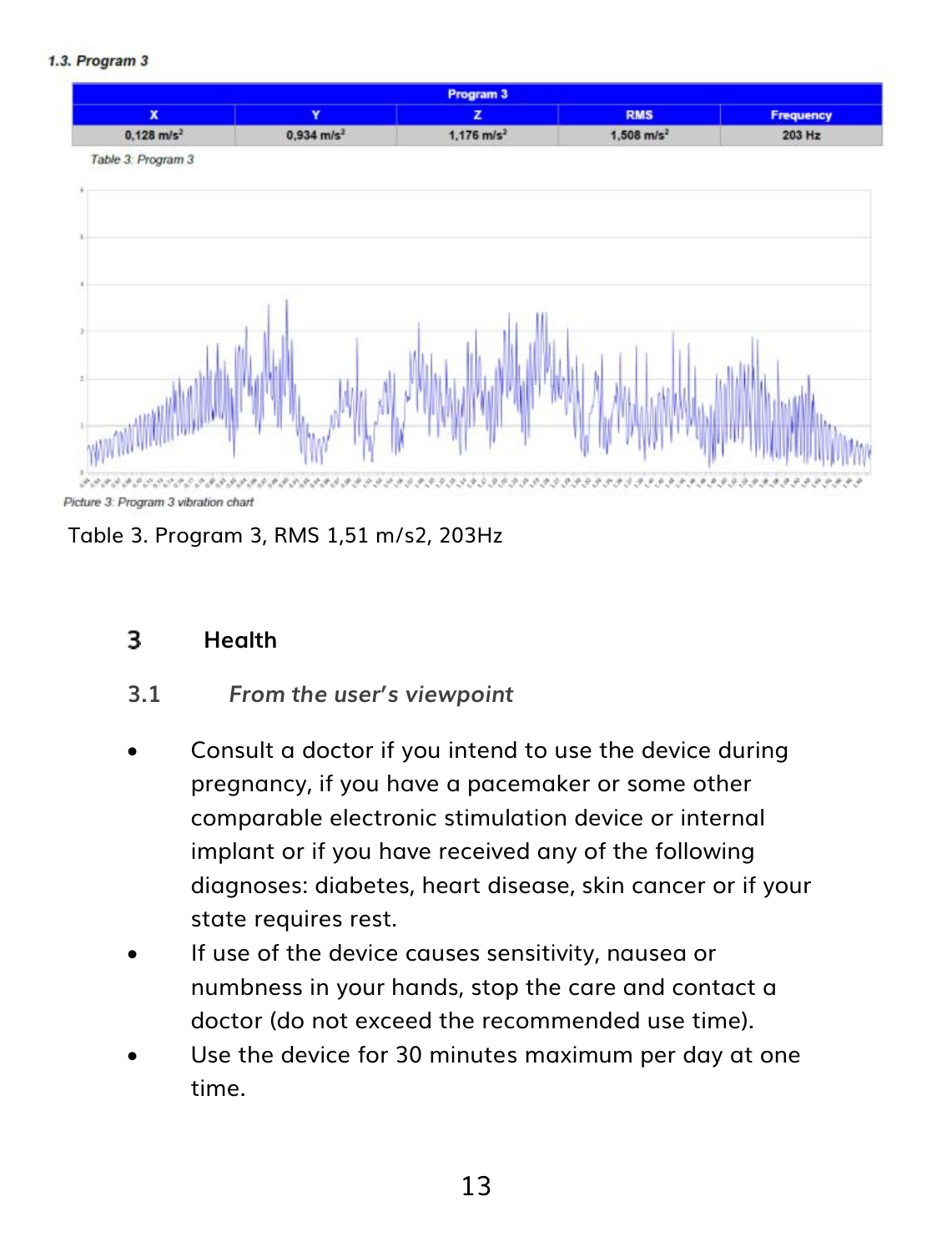## <span id="page-13-0"></span>**3.2** *From the animal's viewpoint*

- Consult a veterinarian if you intend to use the device when the horse is pregnant or if your animal has received any of the following diagnoses; arthritis or an inflammation in general, heart disease, allergy or if the animal's state requires rest.
- If use of the device causes sensitivity, allergy or pain, stop the massage and contact a veterinarian.
- Do not use the device on swollen or inflamed areas. Do not use the device on an area that has skin changes or open wounds.
- Treat the animal for 30 minutes maximum at one time.

#### <span id="page-13-1"></span>4 **Turning on the device and taking it into use**

### <span id="page-13-2"></span>**Activating and turning off the device**

Activate the device by pressing the start button to the bottom for about one (1) second. An orange background light turns on behind the start button, and the motors turn around twice lightly (vibration) as a sign that the device is turned on.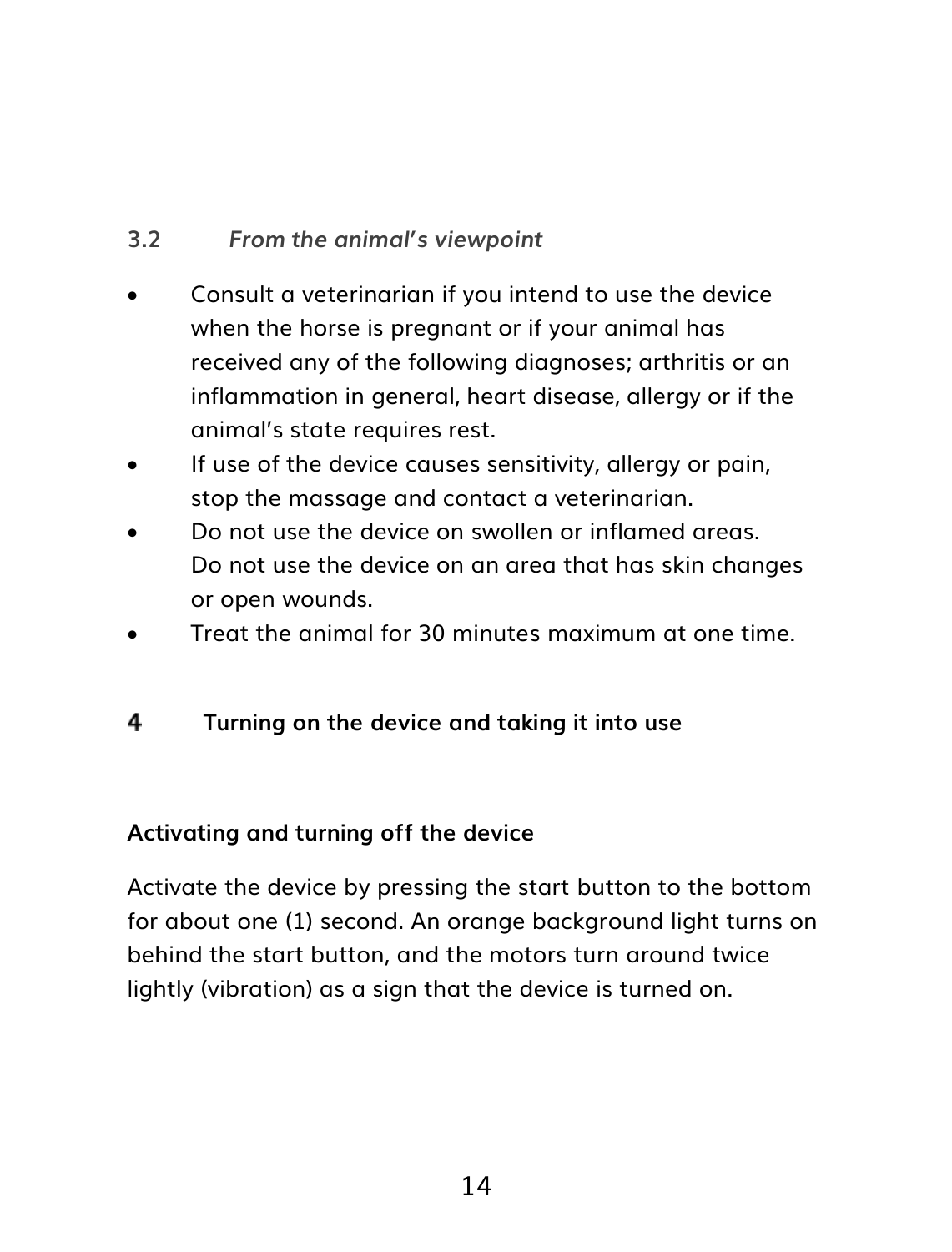The device is turned off by pressing down the start button continuously for two (2) seconds. The start button's background light is turned off and the motors turn around once (vibration).



Start button

#### <span id="page-14-0"></span>5 **Pause state**

If the start button is pressed briefly (for about 1 second) during use, the device goes into the **"Pause"** state. The start button's background light blinks during the Pause state. You can exit the Pause state by pressing the start button again briefly (for about 1 second), the background light stops blinking and the device continues to function from the setting it was on before the pause state.

#### <span id="page-14-1"></span>6 **Adjusting the strength**

By pressing the strength adjustment button once, the device is turned on and the motors starting vibrating on strength level one (1). By pressing the strength adjustment button multiple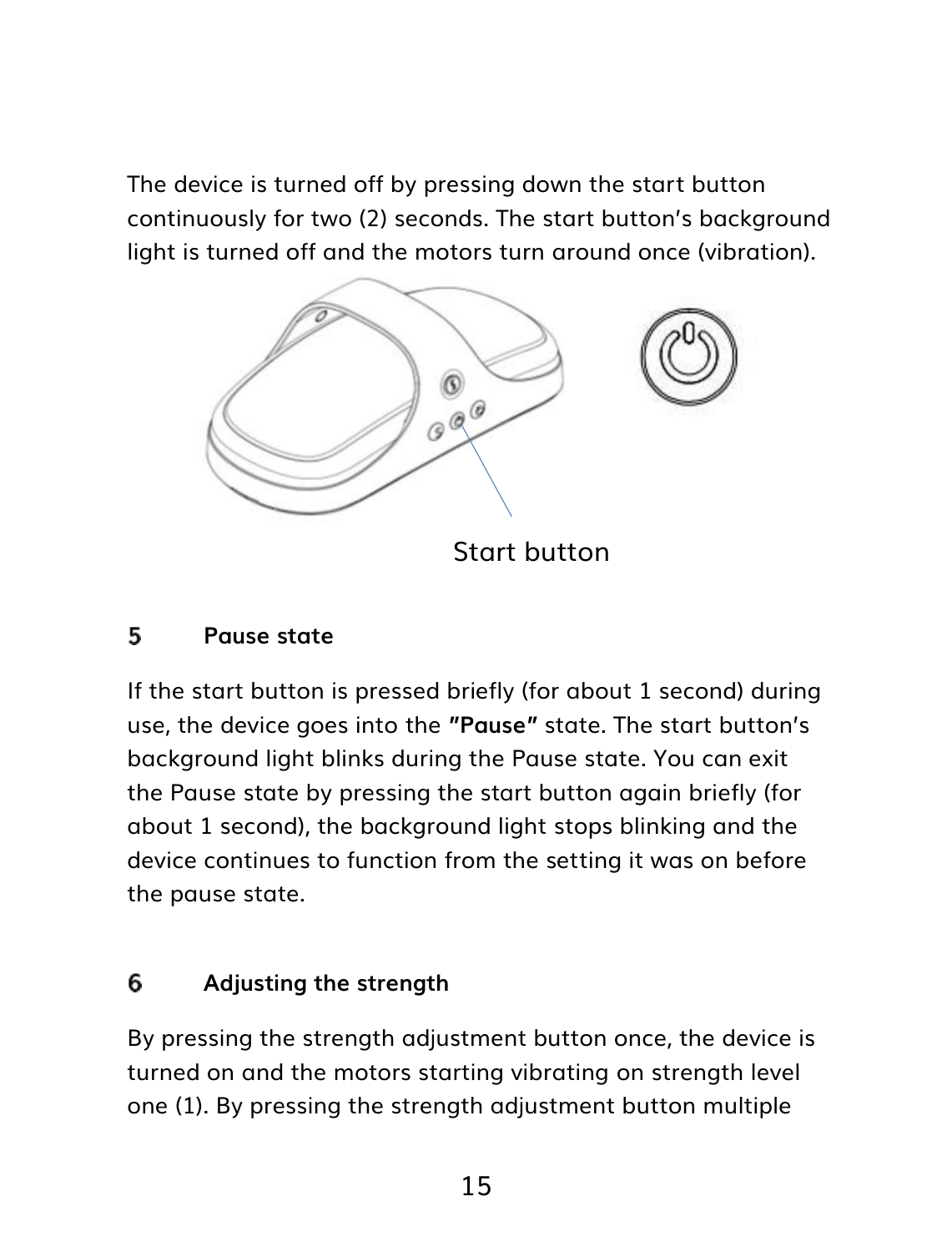times, the strength of the device's motors is adjusted between levels 1 and 5. There are five strength adjustment levels;

on level 1, the motors turn at 20% power,

- on level 2 at 40%,
- on level 3 at 60%,
- on level 4 at 80% and

on level 5 at 100% power.



#### <span id="page-15-0"></span> $\overline{7}$ **Selecting programmes**

By pressing the program selection button once, the device's pre-set programs become active. The motors' frequency, power is pre-programmed for the device's processor.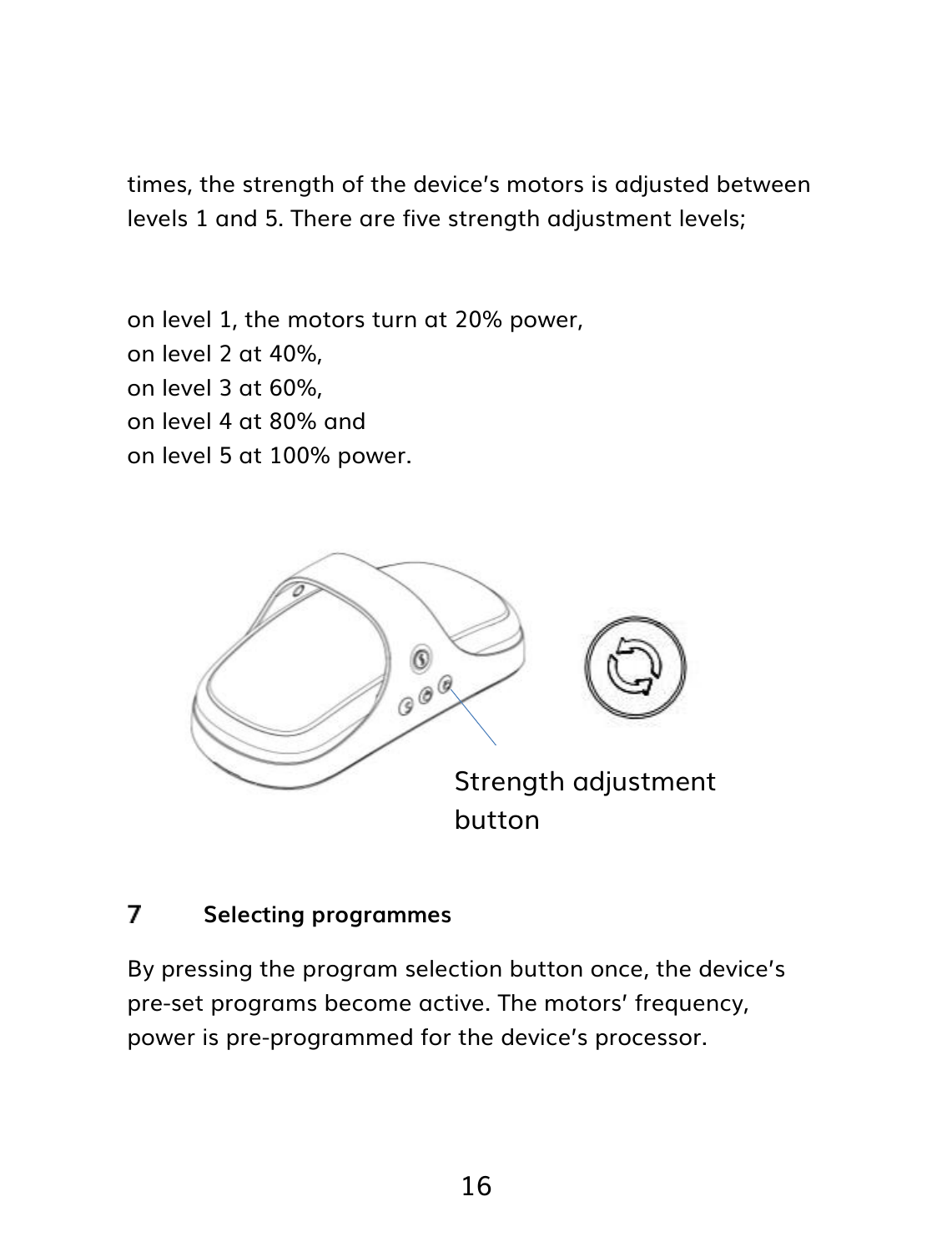

Level 1 *"Normal program,"* in which the motors turn around normally according to the strength level set with the strength adjustment button, the so-called *"basic state"*. Only the background light behind the start button is turned on.

Level 2 *"Pulsating program,"* in which the motors turn around at the same rate, but their strength is adjusted automatically between strength levels 1,2,3,4,5,6 (1,2,3,4,5,6,5,4,3,2,1 etc.). The programme's strength level can be selected with the strength adjustment button (5 levels). When this programme is selected, the background light behind the start button and the strength adjustment button is turned on.

Level 3 *"Mixing program,"* in which the motors change their speed at a different rate (phase displacement) to each other. The programme's strength level can be selected with the strength adjustment button (5 levels). When this programme is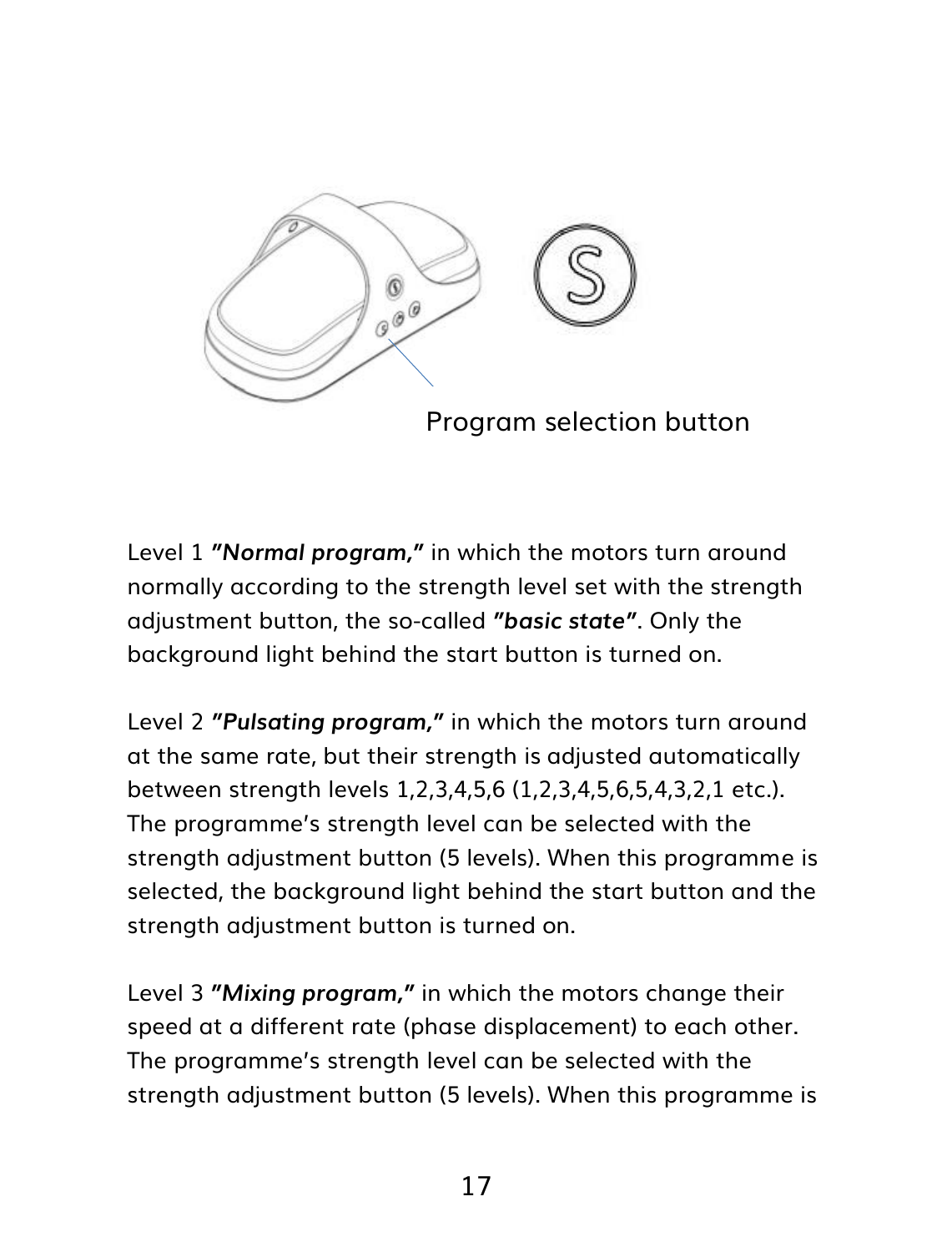selected, the background lights behind all buttons are turned on.

#### <span id="page-17-0"></span>**Removable heads and detaching and fastening them R**

Two removable heads come with the device, the nodule and brush removable heads.



The removable head is fastened by pressing the removable head evenly against the bottom of the device. The snap features highlighted with arrows on bottom side, will lock the heads on the right position. Detaching the removable head is done from the nail hole on the device head by bending the removable head outwards (open).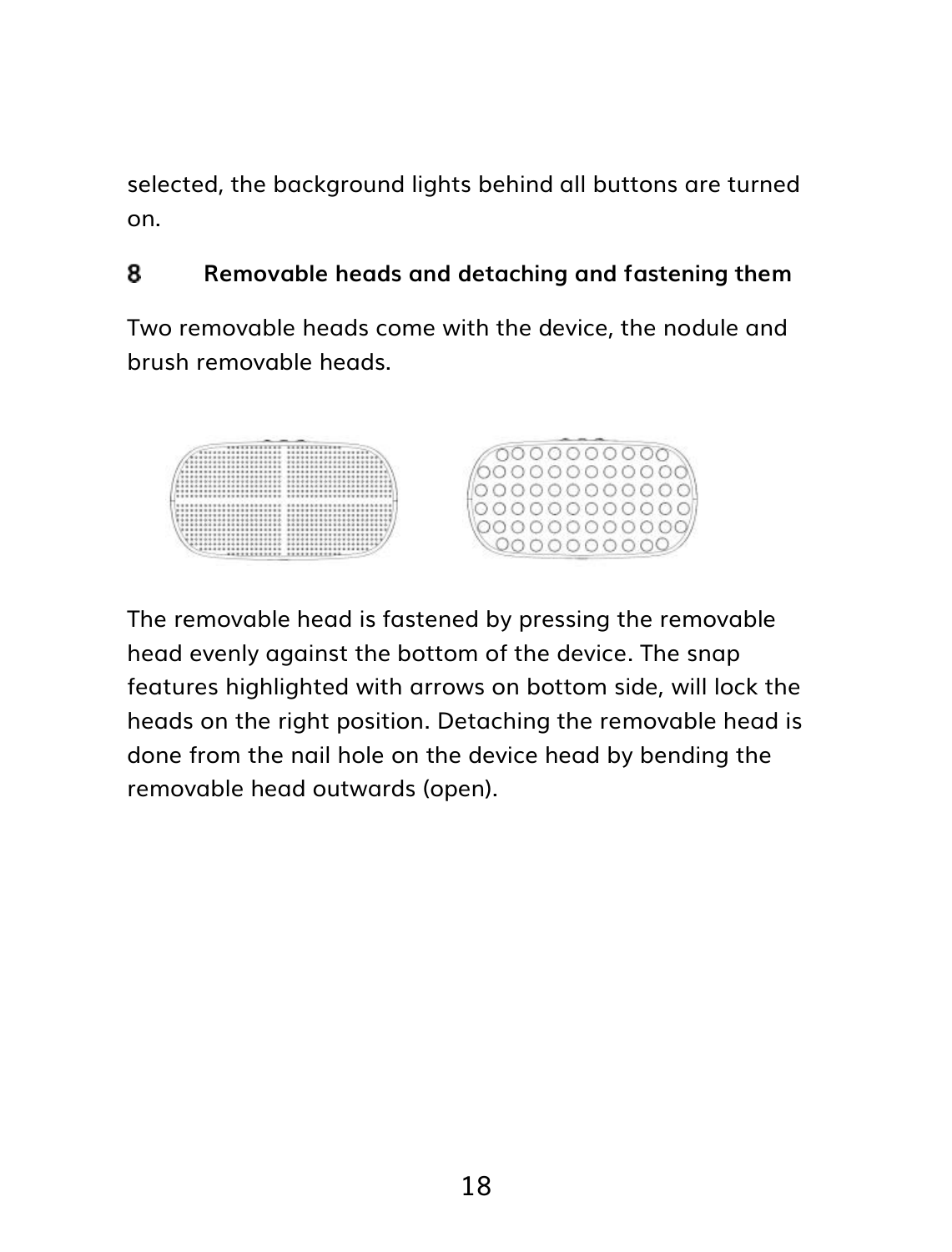

#### <span id="page-18-0"></span>9 **Charging the device**

To charge the device, fasten the charger adapter that came with the product package to the device's USB adapter slot.



this, plug the other end of the charger to a socket.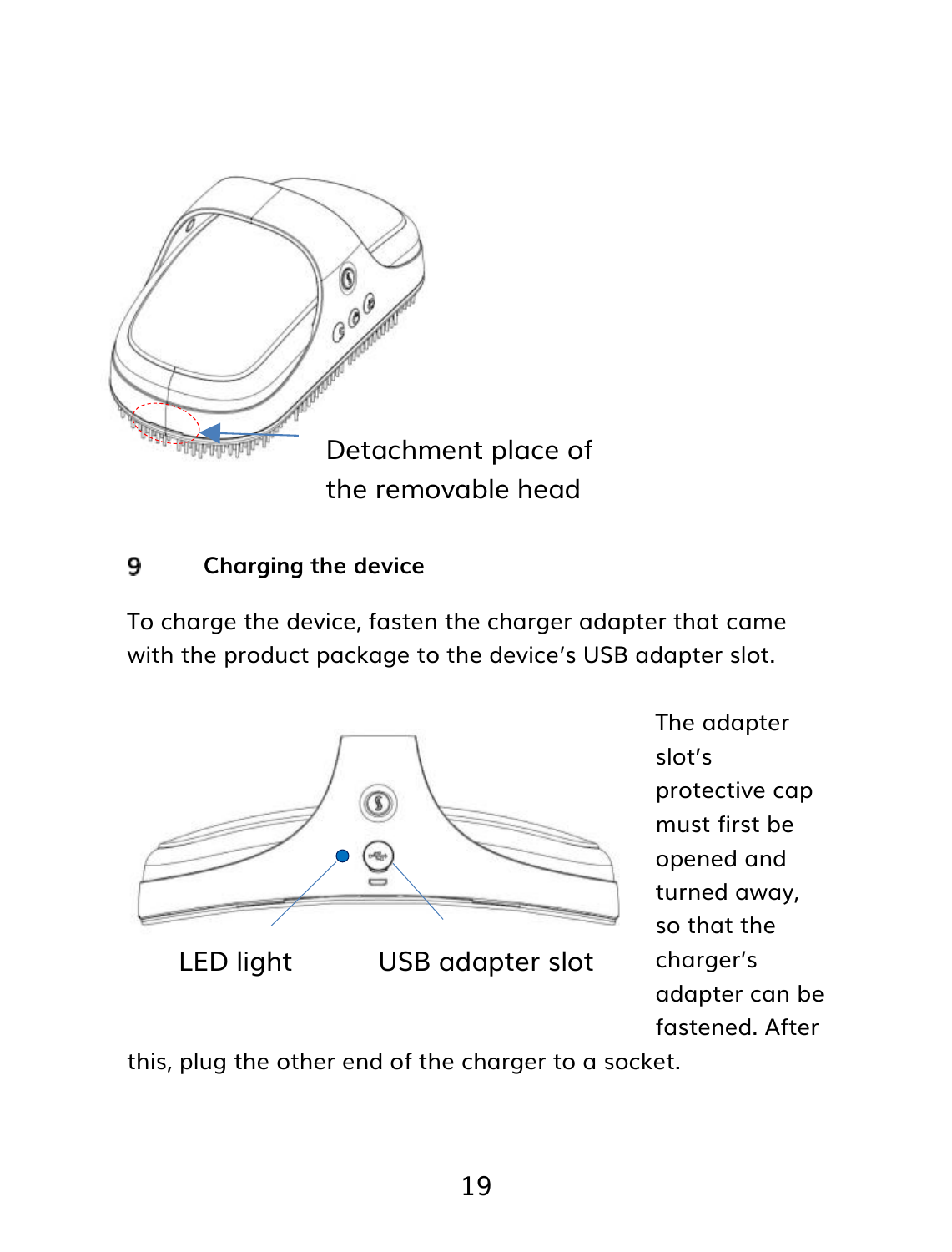The blue **LED light** in the left corner of the adapter is turned on and notifies you it is charging by blinking slowly. When the battery is fully charged, the blinking stops and the LED light burns continuously.

### **WARNING!**

- The device must not be charged in temperatures of below 0°C or over +45°C.
- Do not try to turn on the device when it is charging.
- Use only the power supply unit provide with the sales package.

#### <span id="page-19-0"></span>10 **Using a care belt (hands-free)**

Fasten the device on the animal in the desired place with the care belt as follows.

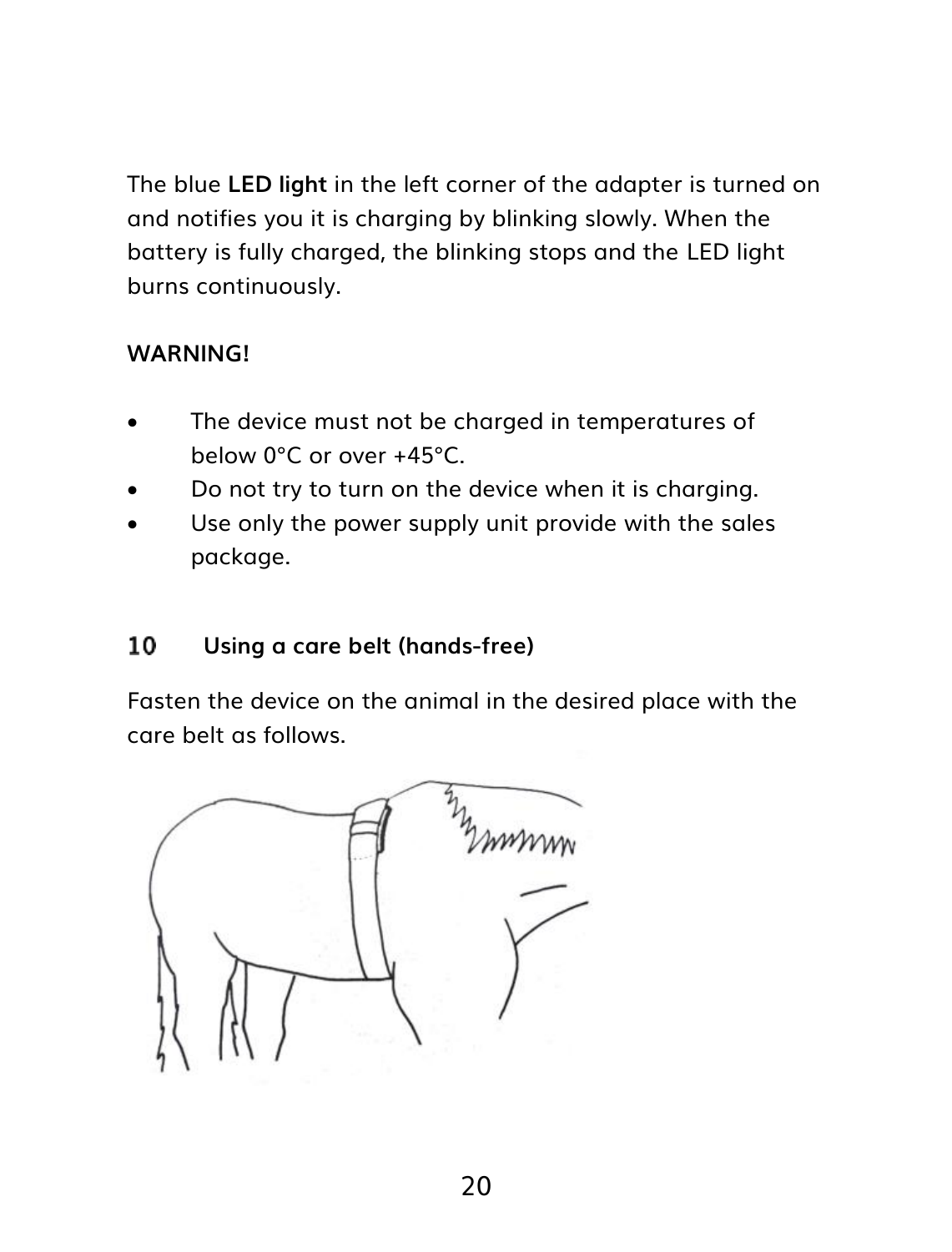- 1. First adjust the belt length to fit the massage area.
- 2. Thread the device into the care belt pocket and lock.
- 3. Lock the belt on the animal.

#### <span id="page-20-0"></span>11 **Device maintenance**

When you are not using the SHIVERS device, store it in a dry place in room temperature. Do not store it in material that is wet or does not breathe (for example, a plastic bag or sports bag) or conducts electricity (for example, a wet towel). Do not expose the device to direct sunshine for a long period. Clean the device by wiping it with a towel moistened with a mild soap solution. Never use alcohol, cleaning chemicals or abrasive material, such as steel wool, to clean the device. Do not wash the device with running water, and do not sink the device in water or other liquids. The device is splash water proof.

We recommend that the device is serviced only at a service place designated by the manufacturer. Find the nearest service place at www.shivers.fi. The warranty does not cover direct or indirect damages that result from servicing not authorised by Amandel Oy, the manufacturer of the device.

#### <span id="page-20-1"></span> $12<sub>1</sub>$ **Resetting the device software in a problem situation**

If the device does not react to button presses, and it cannot be turned off by pressing the start button for one second even the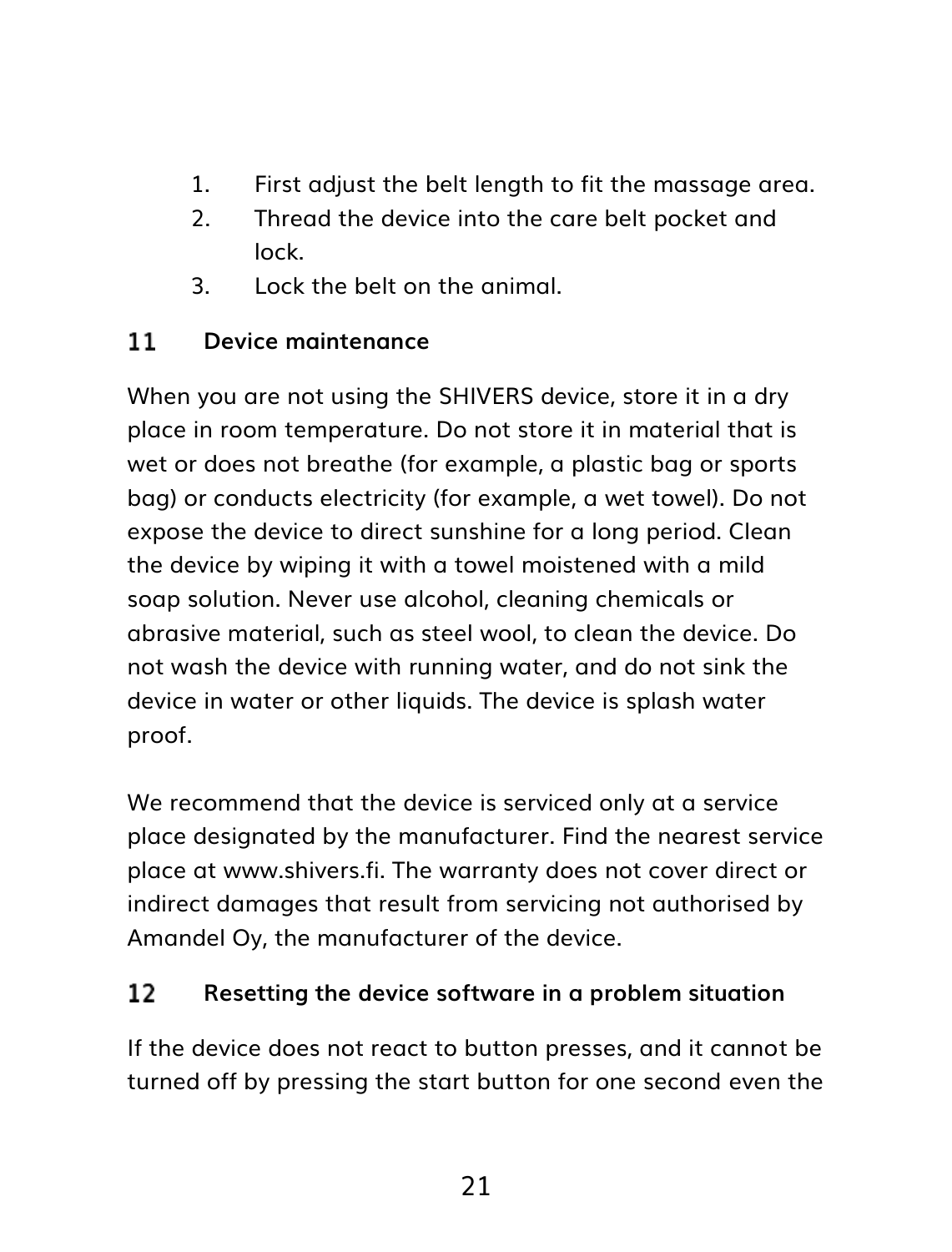battery is full charged, you can reset the device by pressing the start button continuously until the device software is reset.

#### <span id="page-21-0"></span>13 **Limitation of liability**

The purpose of the contents of these operating instructions is informing the consumer. Products described in the instructions may be changed without advance notification, because the manufacturer continues to develop the products. Amandel LTD grants no warranties related to these instructions. Amandel LTD is not liable to compensate for any damages, losses, costs or expenses, including direct, implied, arbitrary, indirect or special costs, which result from the use of these instructions or which are related to the use of these instructions.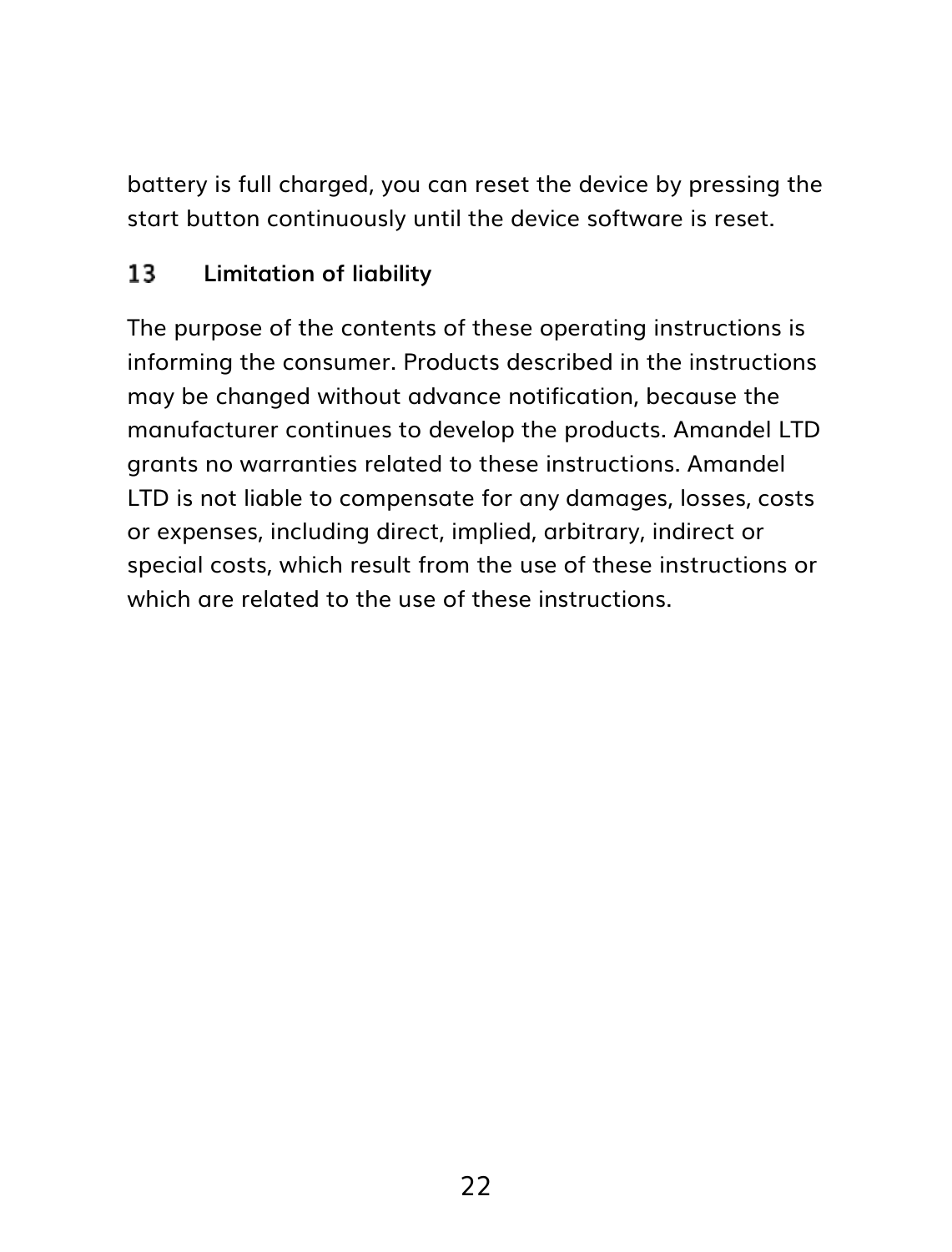# <span id="page-22-0"></span>**Technical data**

### **Device measurements:**

Length 204 mm, width 106 mm, thickness 98 mm

## **Weight:**

356 grams

### **Battery:**

Lithium Polymer 2700 mAh chargeable battery, which has a 6 – 10 h readiness period depending on the settings.

### **Vibration motors:**

The device has 3.6 volt built-in vibration motors that are controlled with interface buttons.